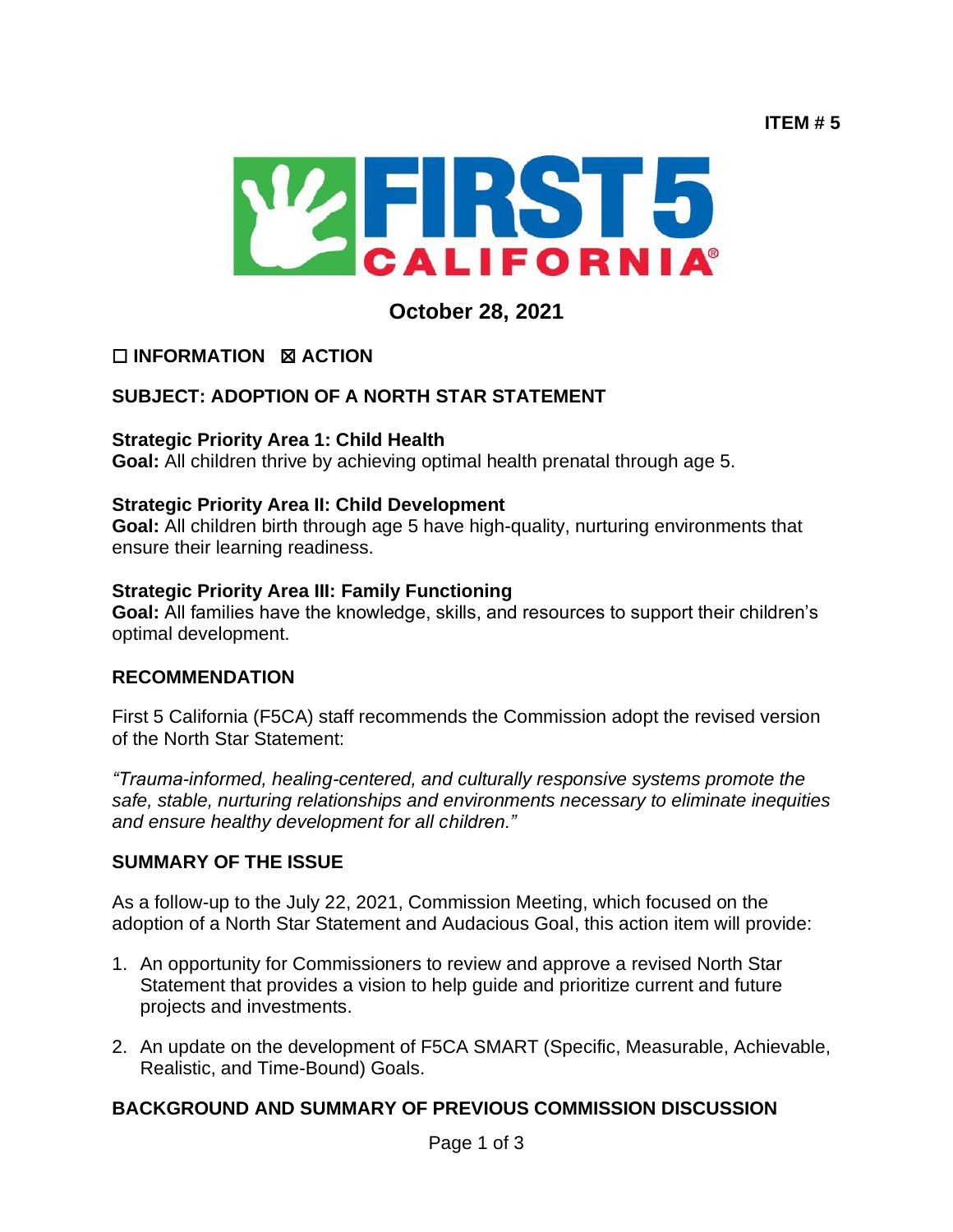To provide an opportunity to inform the strategic direction of F5CA and build relationships that support future actions, the State Commission held a retreat on April 1, 2021, to accomplish the following:

- Build an understanding of, and contribute to, refining goals and expectations for 2021 and beyond.
- Level-set understanding of goals and expectations for Commissioners and staff to support ongoing collaboration and alignment to the Strategic Plan.

In a conversation facilitated by Jannelle Kubinec, Chief Administrative Officer at WestEd, Commissioners were invited to share their priorities and their motivation to be involved in the work of F5CA. F5CA staff presented an overview of current projects within the Strategic Plan, including strategic areas, goals, and planned activities. Commissioners had an opportunity to share input and provide guidance to staff regarding the implementation of the Strategic Plan.

A few takeaways from the retreat included the growing recognition and support for investments in early childhood, the importance of early brain development, and breaking the cycle of poverty through two-generation approaches. Through the Children and Families Commission Act, F5CA is able to address large scale challenges facing children and families by leveraging the unique strengths of the agency. Commissioners charged F5CA staff with identifying a clear North Star with measurable goals.

During the April 22, 2021, Commission Meeting, partners from WestEd presented a follow-up discussion from the April 1 Commissioner Retreat to refine goals and expectations for the work of the Commission aligning to F5CA's 2019–2024 Strategic Plan. Commissioners and staff agreed that in order to maximize alignment, there should be a statement defining F5CA's "why." Staff were charged with developing a North Star statement and an Audacious Goal to bring back to the Commission for adoption during the July 2021 Commission meeting.

On July 22, 2021, F5CA staff presented to the Commission for their adoption a North Star Statement and Audacious Goal. To complement the North Star Statement and Audacious Goal, staff shared the development of a Theory of Change logic model and population-level indicators to further define the Audacious Goal and connect the work to the F5CA Strategic Plan.

Additionally, following adoption of the North Star Statement and Audacious Goal, F5CA staff outlined next steps that included work with the Strategic Planning Advisory Committee to do the following:

- Identify Population-Level Indicators
- Develop SMART goals
- Link investments and activities (current and future)